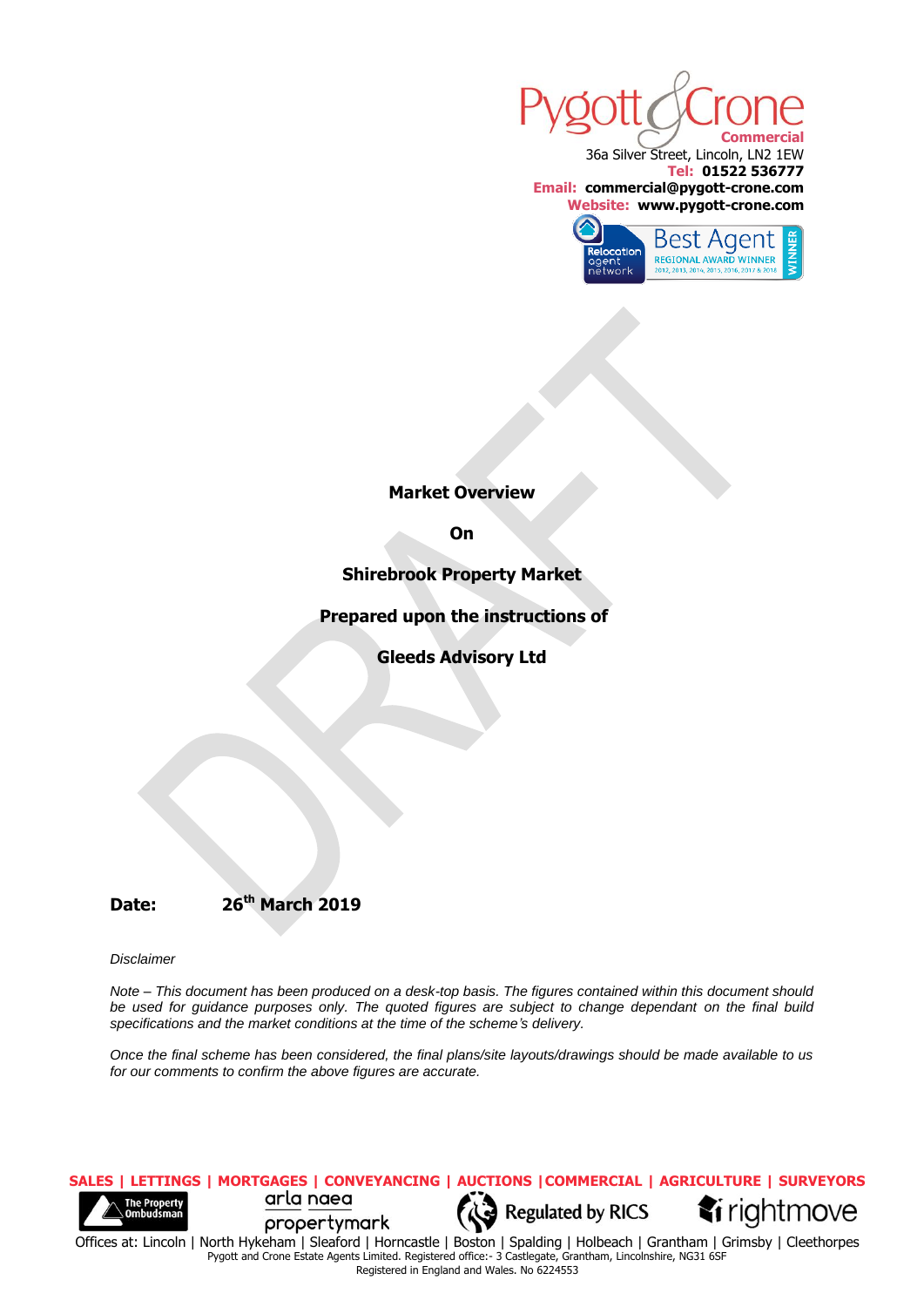# **1.0 INSTRUCTION**

- 1.1 We have been instructed by Gleeds Advisory Ltd ("The Client") to provide a market overview ("The Report") of the Shirebrook property market; having particular regards to the following three sites:
	- Carter Lane Site;
	- Patchwork Row Site;
	- Shirevale Site.
- 1.2 We understand that the purpose of the report is to support the decision making process of your Clients (Bolsover District Council) consideration towards the relocation of their business operations.
- 1.3 The report has been drafted in accordance to the brief provided and more specifically, comments on:
	- Location:
	- A brief overview/description of the sites;
	- Residential market overview;
	- Retail market overview:
	- Office market overview:
	- Conclusion.
- 1.4 The Report has been produced by Pygott and Crone and overseen by Tim Downing on a desk top basis.
- 1.5 The date of this report is  $26<sup>th</sup>$  March 2019.

### **2.0 LOCATION**

- 2.1 The three sites are located in Shirebrook, a small market town in the [Bolsover district](https://en.wikipedia.org/wiki/Bolsover_(district)) of north-east [Derbyshire](https://en.wikipedia.org/wiki/Derbyshire) on the border with [Nottinghamshire.](https://en.wikipedia.org/wiki/Nottinghamshire) It had a population of approximately 9,760 at the 2011 Census.
- 2.2 The town is situated on the B6407, and is close to the A632 which links [Mansfield](https://en.wikipedia.org/wiki/Mansfield) and [Bolsover.](https://en.wikipedia.org/wiki/Bolsover) The M1 main transport link is some 10 km (6miles) east via the A617, The town is served by [Shirebrook railway station,](https://en.wikipedia.org/wiki/Shirebrook_railway_station) on the [Robin Hood Line.](https://en.wikipedia.org/wiki/Robin_Hood_Line)
- 2.3 The nearest City is Mansfield which is some 10 km (6 miles) south and other notable town and cities within the vicinity include; Bolsover 10 km (6 miles) northwest, Chesterfield 19 km (12 miles) west, Nottingham 40 km (15 miles) south and Sheffield 50 km (30 miles) north.
- 2.4 The town is well served by local facilities and benefits from various retail, leisure and educational provisions.
- 2.5 Location plans of the sites are attached for identification purposes only.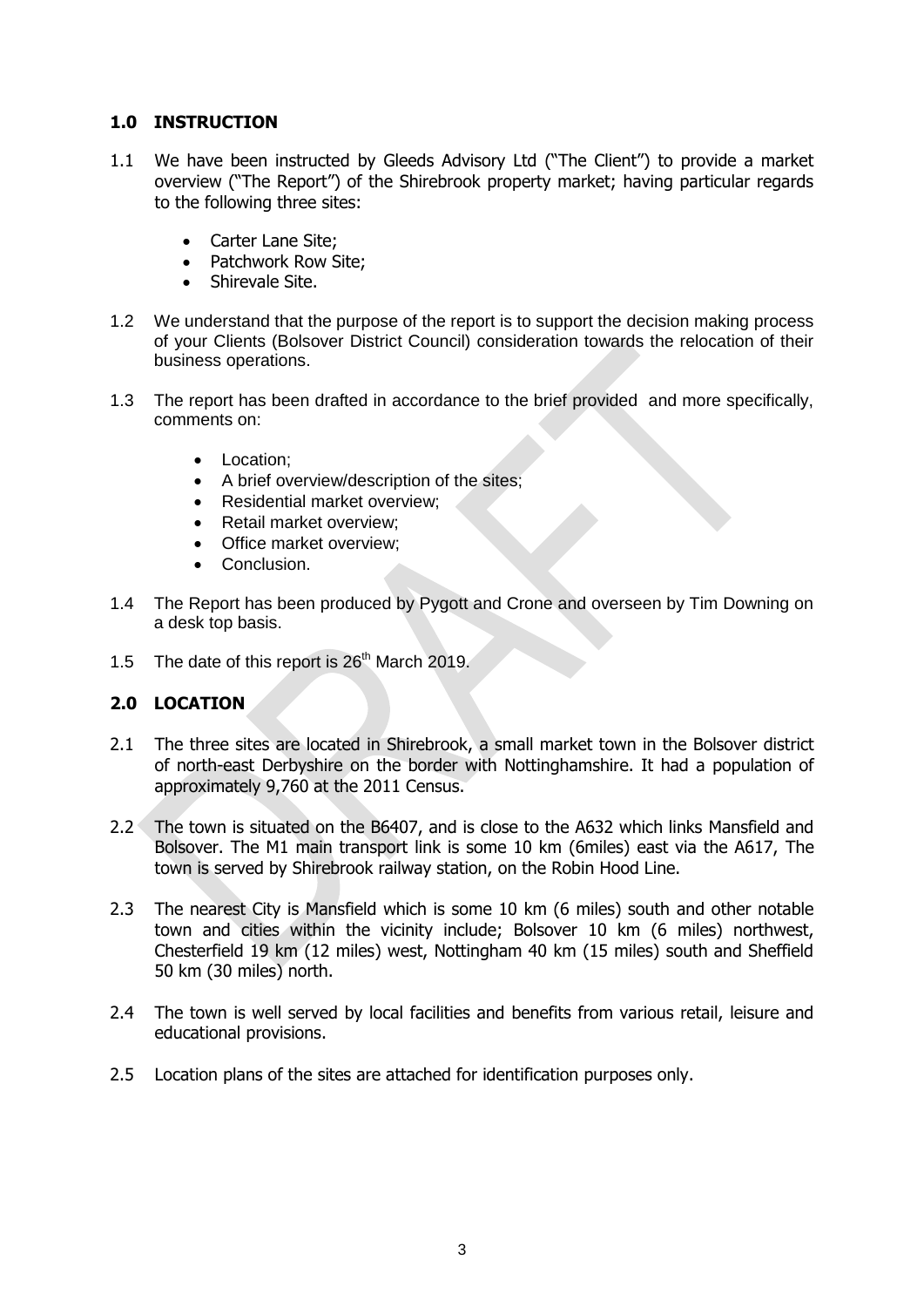#### **3.0 DESCRIPTION**

#### 3.1 Carter Lane Site

- 3.2 The site is situated with frontage on to both Carter Lane and Park Road.
- 3.3 The surrounding area is mixed use. There is an ex-servicemens club to the eastern boundary, a leisure centre to the southern boundary and residential dwellings to the western boundary. An Aldi supermarket is also located within close proximity, along with various other retail provisions which are made up of local and regional occupiers.
- 3.4 The site measures in total approximately 0.98 hectares (2.41 acres) and is occupied by a detached two storey community facility. The site is broadly rectangular and relatively flat.
- 3.5 The building appears to be of traditional solid brick construction under pitched roofs with later additions and extensions. The original part of the building appears to have been constructed in the Victorian era.
- 3.6 The areas that are not covered by the existing buildings comprise mainly of hardstanding tarmacked areas and a large open grassed area to the rear which measures approximately 0.52 hectares (1.28 acres). We understand that there are pedestrian and cycle rights of way over the grassed area, along with an electric substation positioned to the eastern boundary. The grassed area is open with limited physical boundary features.
- 3.7 Patchwork Row Site
- 3.8 The site is situated within close proximity to the Carter Lane site frontage directly on to Patchwork Row. Patchwork Row leads off Carter Lane. The junction linking Patchwork Row and Carter Lane is opposite the Carter Lane site.
- 3.9 The surrounding area is predominately residential interspersed with leisure, retail and office uses. There is a community centre to the northern boundary and a telephone communications exchange to the south/east of the site. The town council buildings are situated directly opposite.
- 3.10 The site incorporates a library, a single storey detached building and a health centre. The site measures approximately 0.54 hectares (1.34 acres) and is irregular in shape. The site is accessed directly off Patchwork Row.
- 3.11 The library and single storey detached buildings appear to have been constructed in the 1960's whilst the health centre appears to have been built in the 1990's. We were unable to identify the type of construction from our desktop inspection.
- 3.12 The areas that are not covered by the existing buildings comprise predominately hardstanding tarmacked areas.

#### 3.13 Shirevale Site

3.14 The site is situated <500 meters along Carter Lane traveling west of the Carter Lane site.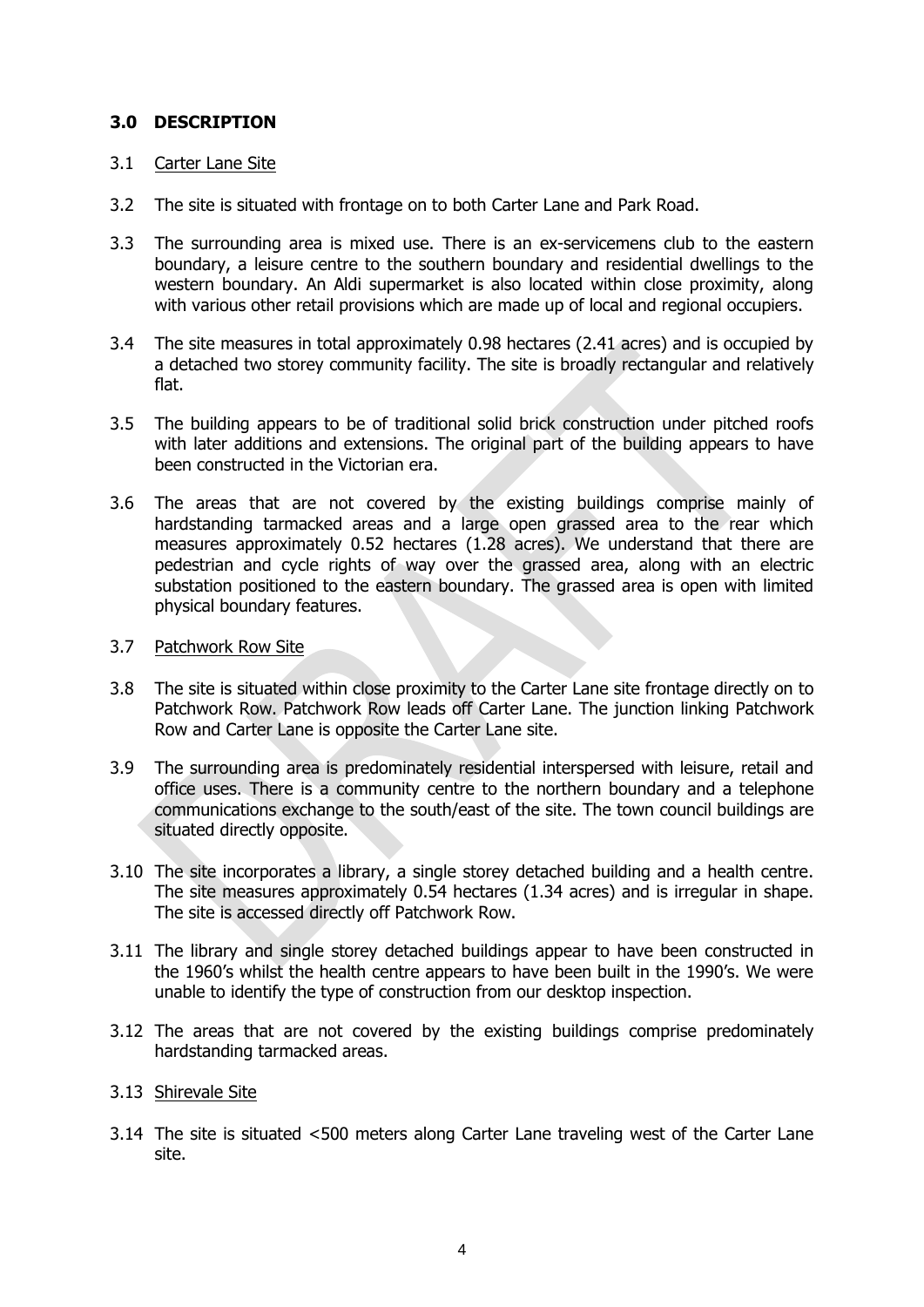- 3.15 The surrounding area is predominately residential interspersed with leisure, retail and office uses. There is a sheltered/retirement housing complex to the southern boundary.
- 3.16 The site measures in total approximately 0.23 hectares (0.56 acres) and is currently occupied by a single storey community facility. The site is broadly rectangular and relatively flat rising slightly to Carter Lane.
- 3.17 The building appears to be of cavity brick construction under pitched roofs with tile covering. The building appears to have been constructed in the 1990's.

### **4.0 RESIDENTIAL MARKET OVERVIEW**

- 4.1 The RICS produce monthly residential market surveys. The survey for February 2019 identified the following key dynamics:
	- 77% of respondents cite Brexit uncertainty as the biggest challenge in the market right now.
	- Key activity indicators remain in negative territory during February.
	- Twelve month sales expectations suggest momentum may recover further out.
- 4.2 The survey continued to signal the market is struggling for momentum, with key indicators on enquiries, sales and new instructions all remaining subdued.
- 4.3 Whilst the headline price growth indicator slipped once more, posting a net balance of -28% (down from -22% previously), this was mainly influenced by London with Scotland and Northern Ireland displaying positives readings while the rest of the UK broadly indicating a flat trend.
- 4.4 The survey foresees price growth resuming across most parts of the UK in the near future. London and the South East are the only exceptions, with a further decline anticipated in the former and a flat picture for the latter.
- 4.5 The UK house price index indicates as of January 2019, the average house price in the UK was **£228,147**, and the index stands at 119.66. Property prices have fallen by 0.8% compared to the previous month, and risen by 1.7% compared to the previous year.
- 4.6 The average UK houses prices indicate the following trends (as of January 2019):

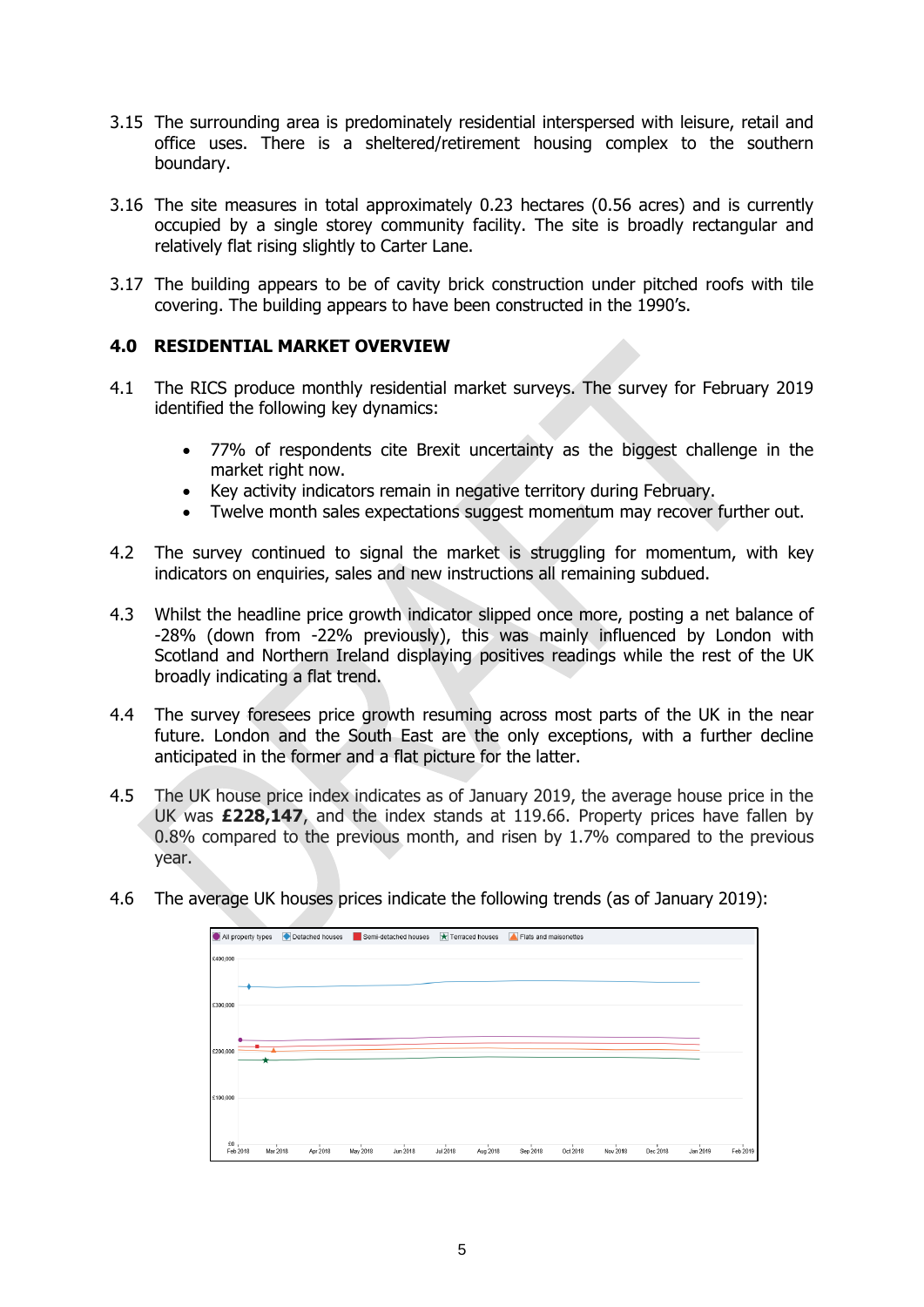- $-$  Detached house = £349,363
- $-$  Semi-detached house = £214,858
- $-$  Terrace houses = £183,520
- $-$  Flat/Maisonettes = £203,280
- 4.7 More specifically we identified the following characteristics for the Shirebrook residential market during the past 12 months:

| <b>Shirebrook Residential Market</b>                              |                |  |     |  |  |  |  |
|-------------------------------------------------------------------|----------------|--|-----|--|--|--|--|
| Average Price Paid                                                | £117,360 Sales |  | 104 |  |  |  |  |
| £3,412(+ 3.04%)<br>£115,628 Value Change<br>Current Average Value |                |  |     |  |  |  |  |

Furthermore, these statistics can be broken down in to each differed property type:

| <b>Detached - Shirebrook Residential Market</b> |                |                       |                     |  |  |  |  |  |
|-------------------------------------------------|----------------|-----------------------|---------------------|--|--|--|--|--|
| Average Price Paid                              | £153,586 Sales |                       |                     |  |  |  |  |  |
| <b>Current Average Value</b>                    |                | £166,559 Value Change | £7,675 $(+ 4.83\%)$ |  |  |  |  |  |
|                                                 |                |                       |                     |  |  |  |  |  |

| Semi-detached - Shirebrook Residential Market |                |                       |                  |  |  |  |  |
|-----------------------------------------------|----------------|-----------------------|------------------|--|--|--|--|
| Average Price Paid                            | £115,691 Sales |                       | -54              |  |  |  |  |
| <b>Current Average Value</b>                  |                | £111,845 Value Change | £4,755 (+ 4.44%) |  |  |  |  |

**STATISTICS** 

| <b>Terrace - Shirebrook Residential Market</b> |         |              |                    |  |  |  |  |
|------------------------------------------------|---------|--------------|--------------------|--|--|--|--|
| Average Price Paid                             | £93,319 | <b>Sales</b> | 26                 |  |  |  |  |
| Current Average Value                          | £82,578 | Value Change | $E1,317 (+ 1.62%)$ |  |  |  |  |

| <b>Flats - Shirebrook Residential Market</b> |         |              |                     |  |  |  |  |  |
|----------------------------------------------|---------|--------------|---------------------|--|--|--|--|--|
| Average Price Paid                           | £76,500 | Sales        |                     |  |  |  |  |  |
| <b>Current Average Value</b>                 | £64,797 | Value Change | £1,867 $(+ 2.97\%)$ |  |  |  |  |  |

- 4.8 Although the average house prices within the area are substantially lower than the national average, this is a common factor across the midlands and northern regions, with national averages influenced heavily by southern markets. That said, the housing market within Shirebrook appears stable with some growth.
- 4.9 The data highlights a distinct lack of sales of flats within the area. This represents a lower housing stock within the sector, in particular within new properties.
- 4.10 Whilst we were unable to identify any new build developments within Shirebrook itself, we noted the following within a 3 mile radius;
	- Birlington Court, Langwith (only development within a 1.5 mile radius).
	- Oxcroft Lane, Bolsover;
	- Mooracre Lane, Bolsover;
	- Chesterfield Road North, Pleasley, Mansfield;
	- Wildflower Rise, The Park, Mansfield;
	- Park Hall Road, Mansfield Woodhouse;
	- The Green, Westfield Lane, Mansfield;
	- Old Water Lane, Mansfield;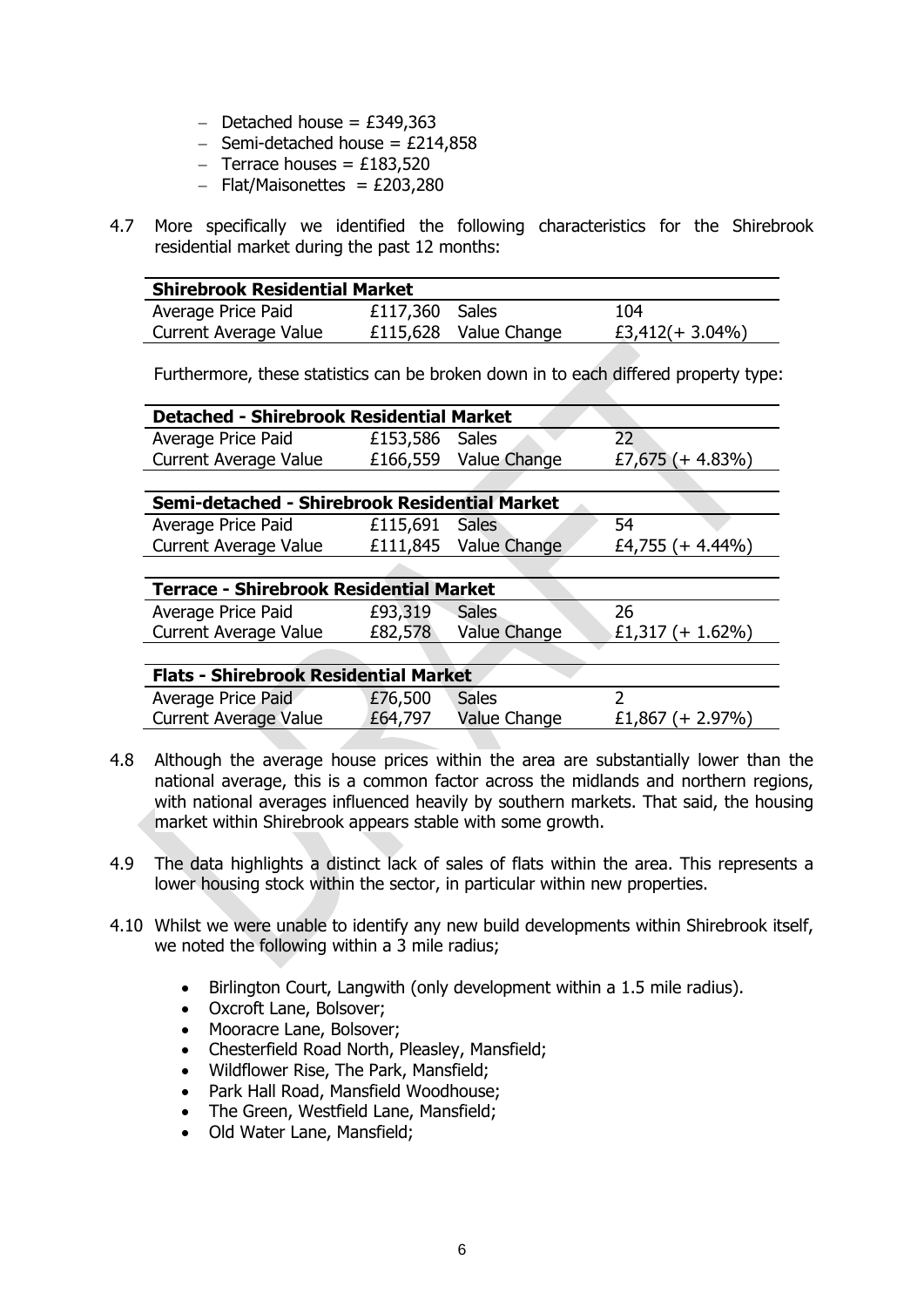4.11 In identifying the above, we have assessed the most relevant development; **Birlington Court, Primrose Way, Langwith Junction** which is a large scale development for the delivery of circa 68 new homes (a mix of 2, 3 & 4 beds) situated some 3 km (1.5 miles) north of Shirebrook. At the date of this report, the development had three properties available for sale and had completed on 5 (in accordance with data available via land registry) as is indicated by the below:

For Sale:

| <b>Plot/Style</b>     | <b>Description</b>                    | <b>Price</b> |     | Size $(m^2)$ Price per $m^2$ |
|-----------------------|---------------------------------------|--------------|-----|------------------------------|
| 14/The Galway         | 3 bed semi- detached<br>with driveway | £122,995     | -71 | £1,732.3                     |
| 48 & 49/The<br>Tyrone | 3 bed semi- detached<br>with garage   | £129,950     | 71  | £1,830.3                     |
| Agreed Sales:         |                                       |              |     |                              |

| <b>Date</b> | <b>Address</b>       | <b>Price</b> | <b>Type</b>            | Size $(m2)$  | Price per $m2$ |
|-------------|----------------------|--------------|------------------------|--------------|----------------|
|             | 30/11/18 6, Primrose | £133,995     | <b>Detached</b>        | 72           | £1,860.4       |
|             | 30/11/18 4, Primrose |              | £124,995 Semi-detached | 71           | £1,760.5       |
|             | 30/11/18 8, Primrose | £103,995     | Semi- detached         | 62           | £1,677.3       |
| 14/12/18    | 12, Primrose         | £134,995     | <b>Detached</b>        | $72^{\circ}$ | £1,874.9       |
| 14/12/18    | 14, Primrose         | £127,995     | Semi-detached          | 71           | £1,802.7       |

4.12 Furthermore, we identified 52 sales that had occurred during the past 12 months and within a 0.5 mile radius of the subject site. The comparable evidence indicated the following:

| <b>Detached</b> |              |               |                  |
|-----------------|--------------|---------------|------------------|
| Number of deals | Low per $m2$ | High per $m2$ | Average per $m2$ |
| 8               | £1,402       | £1,979        | £1,679           |
|                 |              |               |                  |
| Semi-detached   |              |               |                  |
| Number of deals | Low per $m2$ | High per $m2$ | Average per $m2$ |
| 27              | £833         | £2,755        | £1,442           |
|                 |              |               |                  |
| <b>Terrace</b>  |              |               |                  |
| Number of deals | Low per $m2$ | High per $m2$ | Average per $m2$ |
| 17              | £791         | £1,488        | £956             |

4.13 Consequently, in considering the above, we would anticipate that new dwellings would achieve the following values on the given site:

| <b>House Type</b> | Price per $m2$ |
|-------------------|----------------|
| Detached          | £1.900         |
| Semi-Detached     | £1.800         |
| Terrace           | £1.600         |
| Flat              | £1.500         |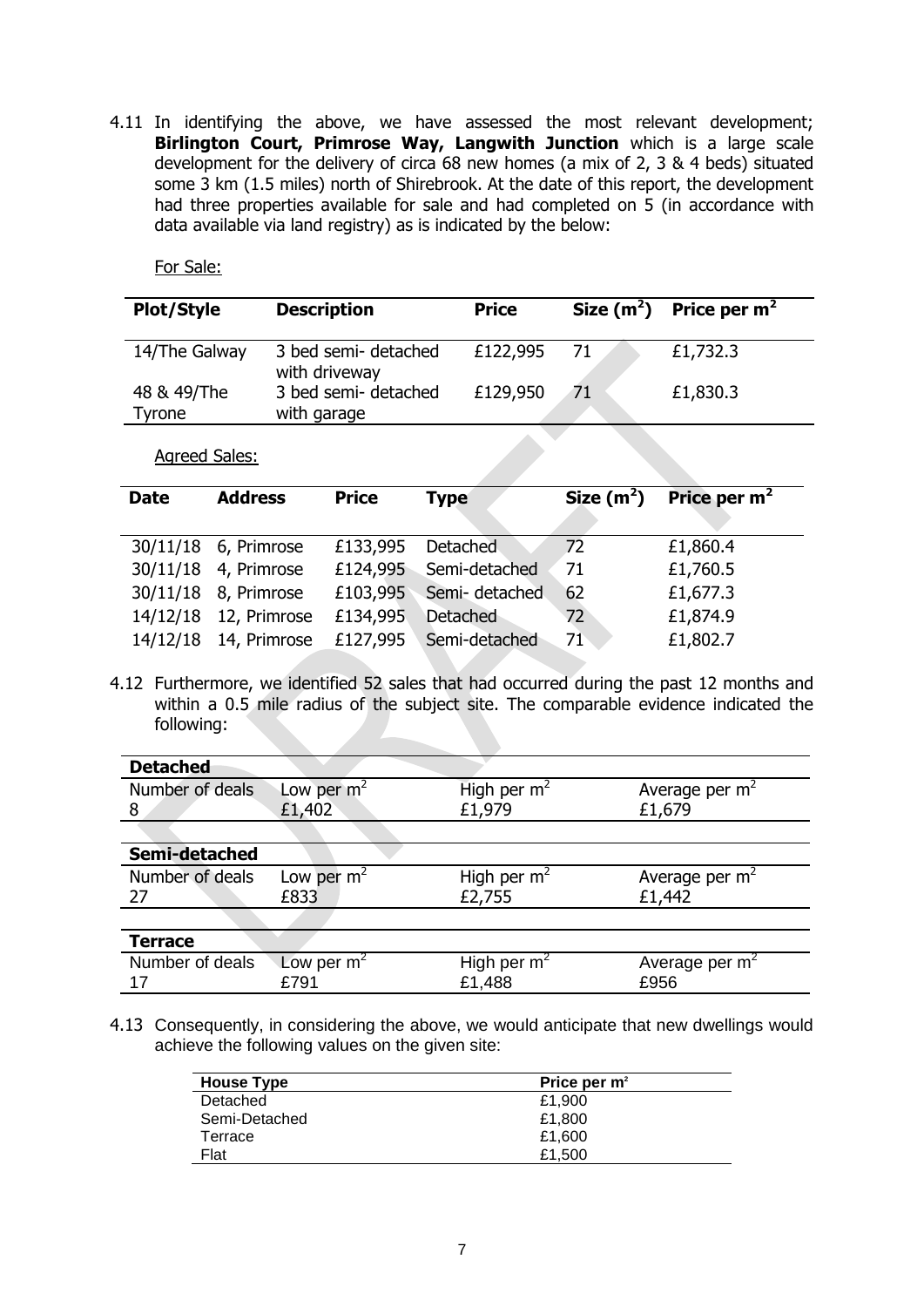#### **5.0 RETAIL MARKET OVERVIEW**

- 5.1 The RICS identified the following key dynamics in a commercial survey carried out in 2018:
	- Growth in tenant demand confined to the industrial sector with Brexit affecting occupier's decisions;
	- Retail availability and inducements continue to rise noticeable;
	- Twelve month capital value expectations downgraded across secondary office markets.
- 5.2 The changes in demand reflect social attitudes towards internet shopping and homeworking and, therefore, is unlikely to change for the foreseeable future; this, in turn, is restricting investment into the retail sector although it is acknowledged generally within the industry that the changing attitude is likely to have the greatest impact on larger, national operators; which has become apparent in the numerous recent retail operator failures and the rise of CVAs (company voluntary arrangements) which have impacted landlords directly. Simple extrapolation of the figures to date suggest that the number of shop units impacted by operator failures in 2018 may approach the previous peak in 2012.
- 5.3 Stress has also been placed on the retail sector by major transformations arising from changes in consumption patterns, technology and an unfortunate inflexible tax and regulatory controls. With the Brexit vote, and the consequent devaluation of sterling, the small profit margins that may have been on offer, are all but wiped out by increased input costs, higher labour costs as well as the indirect impacts of imported inflation on real wage growth and household disposable income.
- 5.4 On a local level we understand the key market dynamics represent (across Derby and Nottingham retail sector):

|                        | <b>NIA</b> | <b>Vacancy</b><br>Rate     | <b>Asking</b><br>Rent      | <b>Availability</b><br>Rate | <b>Net</b><br><b>Absorption</b><br>SF | <b>Deliveries</b><br><b>SF</b> | <b>Under</b><br><b>Construction</b> |
|------------------------|------------|----------------------------|----------------------------|-----------------------------|---------------------------------------|--------------------------------|-------------------------------------|
| <b>Shopping Centre</b> | 2,896,494  | 5.6%                       | £31.01                     | 6.9%                        | (1,226)                               | 0                              | 0                                   |
| Retail Park            | 3,059,826  | 3.0%                       | £17.06                     | 4.0%                        | 0                                     | 0                              | 0                                   |
| General Retail         | 18,665,008 | 2.4%                       | £18.21                     | 3.8%                        | 10.881                                | 0                              | 8,438                               |
| <b>Market</b>          | 24,621,328 | 2.9%                       | £19.58                     | 4.2%                        | 9,655                                 | 0                              | 8,438                               |
|                        |            |                            |                            |                             |                                       |                                |                                     |
| <b>Annual Trends</b>   | 12 Month   | <b>Historic</b><br>Average | <b>Forecast</b><br>Average | Peak                        | When                                  | <b>Trough</b>                  | When                                |
| Vacancy change YOY     | $-0.2%$    | 3.4%                       | 2.9%                       | 4.8%                        | 2012 03                               | 2.1%                           | 2016 Q2                             |
| Net Absorption SF      | 110k       | 98,462                     | 41,473                     | 322,750                     | 2014 04                               | (175, 743)                     | 2017 02                             |
| <b>Deliveries SF</b>   | 64.6k      | 82,878                     | 38,032                     | 144,771                     | 2012 04                               | 27.743                         | 2018 Q1                             |
| Rent Growth            | $-3.4%$    | $-0.9\%$                   | $-1.6%$                    | 1.5%                        | 2012 04                               | $-4.5%$                        | 2018 03                             |
| Sales Volume           | £35.8 M    | £113.9 M                   | N/A                        | £238.2 M                    | 201703                                | £27.7 M                        | 2018 03                             |

5.5 Nottingham Key Market Indicators:

5.6 Derby Key Market Indicators:

|                    | <b>NIA</b> | <b>Vacancy</b><br>Rate | <b>Asking</b><br>Rent | <b>Availability</b><br>Rate | <b>Net</b><br>Absorption<br>SF | <b>Deliveries</b><br>SF | <b>Under</b><br><b>Construction</b> |
|--------------------|------------|------------------------|-----------------------|-----------------------------|--------------------------------|-------------------------|-------------------------------------|
| Shopping Centre    | 2.037.959  | 1.5%                   | £27.14                | 3.2%                        | 1.743                          |                         |                                     |
| <b>Retail Park</b> | 2,094,714  | 3.7%                   | £14.76                | 3.7%                        | 38,000                         |                         |                                     |
| General Retail     | 14,926,169 | 2.0%                   | £15.75                | $3.2\%$                     | (156)                          |                         |                                     |
| <b>Market</b>      | 19,058,842 | 2.2%                   | £16.98                | 3.3%                        | 39,587                         |                         |                                     |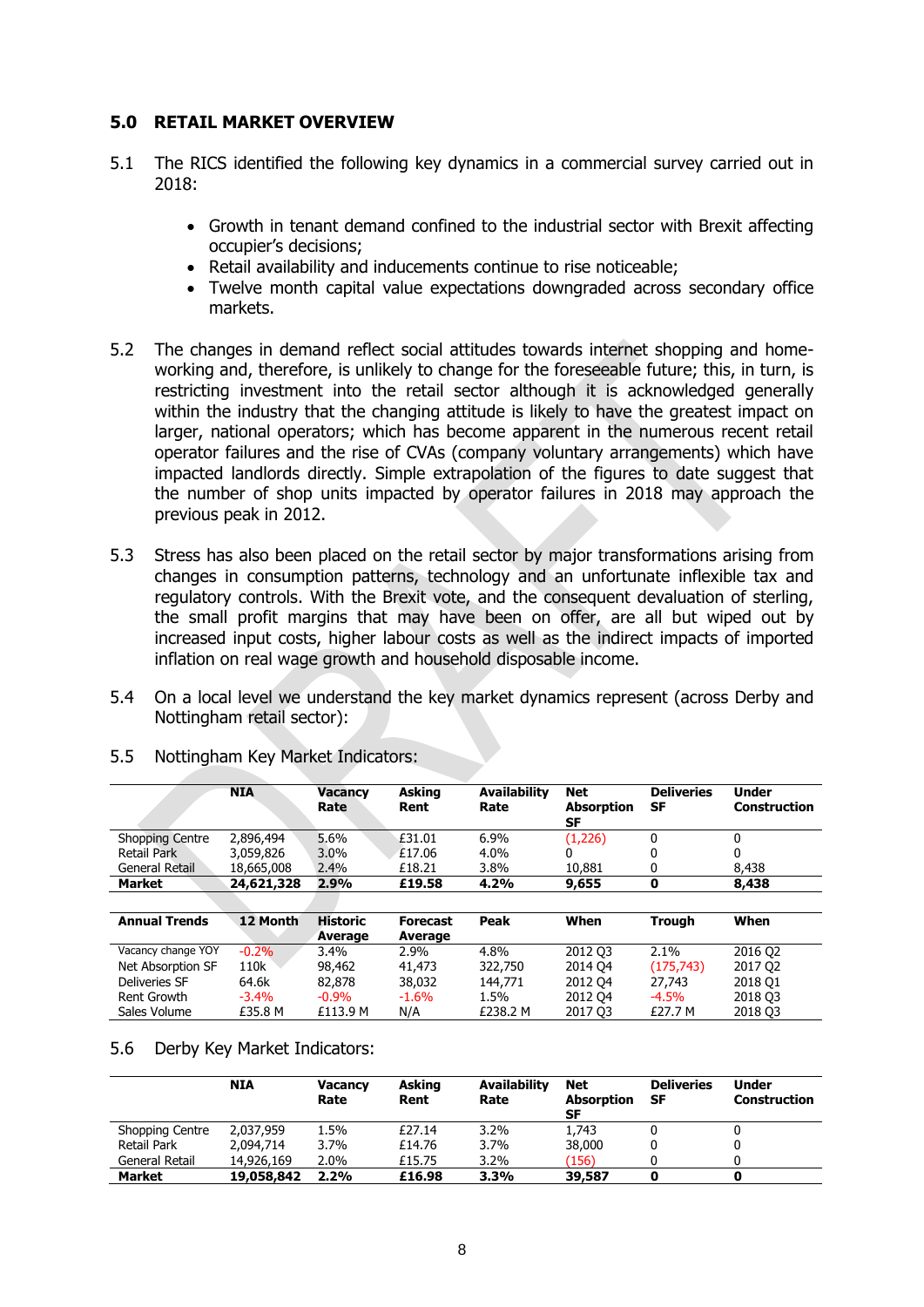| <b>Annual Trends</b> | 12 Month | <b>Historic</b><br>Average | <b>Forecast</b><br>Average | Peak    | When    | Trough    | When    |
|----------------------|----------|----------------------------|----------------------------|---------|---------|-----------|---------|
| Vacancy change YOY   | $-0.6\%$ | $3.7\%$                    | $2.2\%$                    | $6.7\%$ | 2012 03 | $2.2\%$   | 2019 01 |
| Net Absorption SF    | 125k     | 160,446                    | 32,056                     | 632,210 | 2013 04 | (103,986) | 2017 Q2 |
| Deliveries SF        | 20.4k    | 101.791                    | 12,508                     | 312,381 | 2012 01 |           | 2016 Q2 |
| Rent Growth          | $-3.3%$  | $-0.9\%$                   | $-1.6%$                    | 1.5%    | 2012 04 | $-4.3%$   | 2018 03 |
| Sales Volume         | £60.3 M  | £193.8 M                   | N/A                        | £553 M  | 2013 04 | £29.1M    | 2012 03 |

5.7 In comparison to the Bolsover submarket:

|                    | <b>NIA</b> | <b>Vacancy</b><br>Rate | <b>Asking</b><br>Rent | <b>Availability</b><br>Rate | Net<br><b>Absorption</b><br>SF | <b>Deliveries</b><br>SF | <b>Under</b><br><b>Construction</b> |
|--------------------|------------|------------------------|-----------------------|-----------------------------|--------------------------------|-------------------------|-------------------------------------|
| Shopping Centre    |            | $-9/0$                 |                       | $-9/0$                      | -                              |                         | 0                                   |
| <b>Retail Park</b> |            | $-9/0$                 |                       | $-9/0$                      |                                |                         | 0                                   |
| General Retail     | 980,595    | 0.8%                   | £17.27                | 1.9%                        | (160)                          |                         |                                     |
| <b>Market</b>      | 980,595    | 0.8%                   | £17.27                | 1.9%                        | (160)                          |                         | o                                   |
|                    |            |                        |                       |                             |                                |                         |                                     |

| <b>Annual Trends</b> | 12 Month | Historic<br>Average | <b>Forecast</b><br>Average | Peak    | When    | Trouah    | When    |
|----------------------|----------|---------------------|----------------------------|---------|---------|-----------|---------|
| Vacancy change YOY   | $0.2\%$  | 1.5%                | 1.2%                       | $4.1\%$ | 2013 02 | $0.1\%$   | 2015 03 |
| Net Absorption SF    | (4.4k)   | 4.794               | (1.487)                    | 24,091  | 2014 Q2 | (19, 114) | 2013 Q2 |
| Deliveries SF        |          | 2,776               | 237                        | 16,794  | 2012 04 |           | 2018 04 |
| Rent Growth          | $-3.2\%$ | $-1.1%$             | $-1.5%$                    | 1.6%    | 2016 Q2 | $-4.5%$   | 2018 03 |
| Sales Volume         | £0       | £1.9 M              | N/A                        | £7.0 M  | 2017 Q1 | £0        | 2018 04 |

- 5.8 The above data represents the retail markets within the Bosolver submarket in comparsion to the wider Derby and Notingham markets. The data has been collated to provide an general insight in to the performance of the retail market.
- 5.9 The data indicates a subdued market with tolerable vacancy rates but negative annual rental growth.
- 5.10 In producing a CoStar analytical report, we were able to identify 11 lease transactions that had occurred within the past 18 months, all situated within Shirebrook (5 mile radius of the town centre).
- 5.11 The analytical report highlighted the following data:

|                         | Average   | LOW       | High     |
|-------------------------|-----------|-----------|----------|
| <b>Rents Per SQF</b>    | £8.21     | £4.90     | £18.70   |
| <b>Average Deal SF</b>  | 1,705     | 321       | 10,619   |
| <b>Months on Market</b> | 9.9       | 1.6       | 20.4     |
| <b>Average Term</b>     | 4.6 years | 1.0 years | 10 years |

- 5.12 With assessing the transactional data within a 5 mile radius, this also included Mansfield and its submarkets. We were only able to identify one deal that had occurred on Recreation Road in Shirebrook. The deal reflected the letting of a ground floor small lock up shop situated within a two storey 1950's building and the retail space measured approximately 56 m<sup>2</sup> (601 ft<sup>2</sup>). The letting was completed at £4,000 PAX on a 12 month term and we understand the property was marketed for around 18 months before a letting was successfully agreed.
- 5.13 In considering the above, along with the transactional data, we anticipate the following values would be achieved within Shirebrook, should retail units be delivered as part of the final scheme: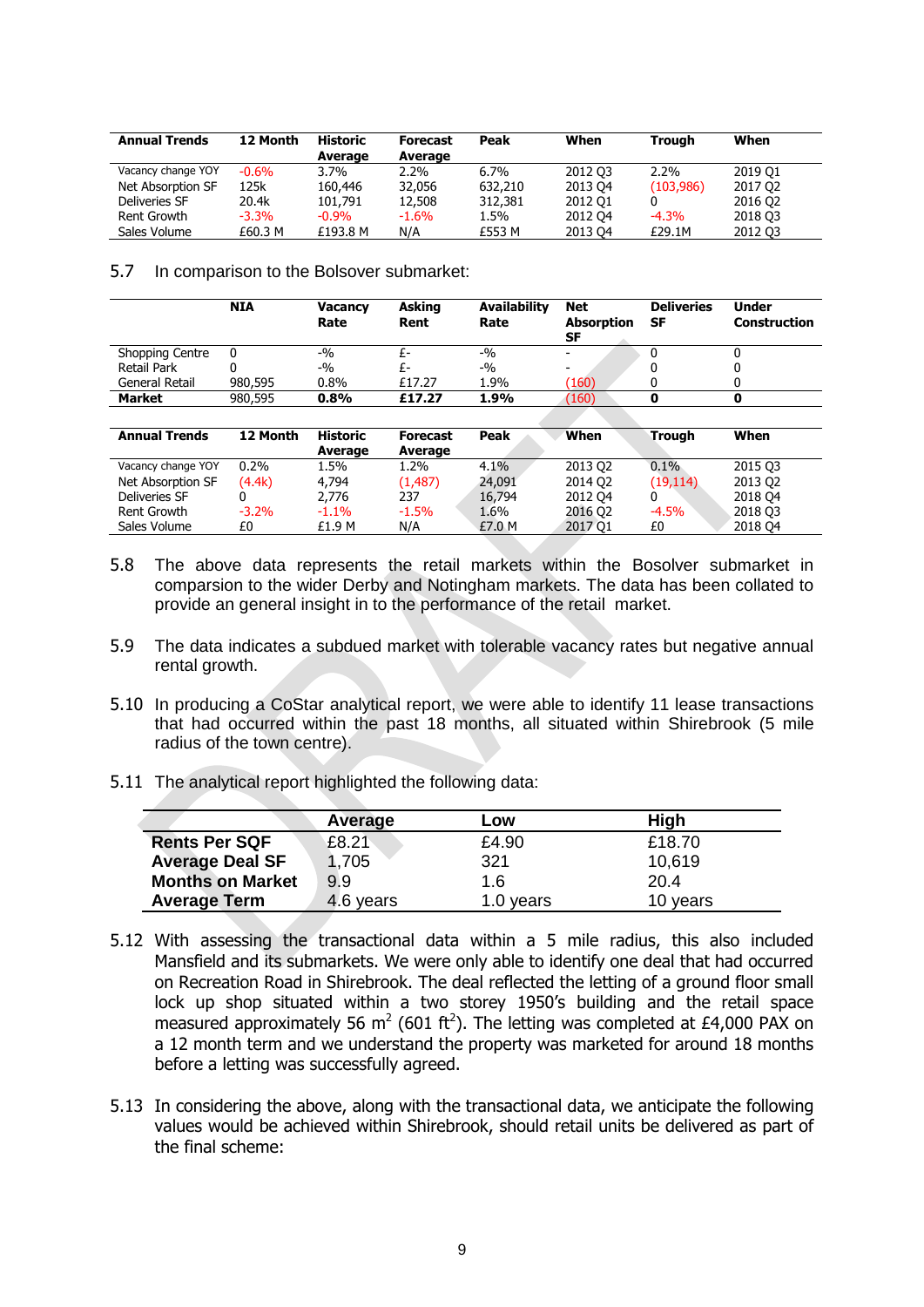| Unit Size (SQF) | Rate Per SQF     |
|-----------------|------------------|
| $0 - 500$       | £15.00           |
| $501 - 1,500$   | £15,00 to £12,50 |
| $1,501 - 2,500$ | £12.50 to £10.00 |
| $2,501 - 5,000$ | CE7.50           |

- 5.14 The quoted rates per  $ft^2$  reflect the space being new build and therefore a premium in comparison to the comparable evidence sourced.
- 5.15 The major high street retailers are located within neighbouring locations and are not located within Shirebrook with the exception of a few. The Market Street together with the surrounding area comprises retail units made up of mainly local covenants. The lack of transactional data, along with the current tolerable but rising vacancy rates and negative annual rental growth highlights a weak retail market sector with poor occupier demand and therefore, should retail provisions for the completed scheme a prolonged marketing period of say 6-12 months should be allowed for to enable to the units to be occupied.
- 5.16 Each of the sites are situated within isolated trading positions, with limited pedestrian flow to support a solely retail scheme; however, having regards to the surrounding area being primarily residential/retail we anticipate these surrounding uses would support some form of retail development on both the Carter Lane site and Patchwork Row site.
- 5.17 The Patchwork Row site is situated on the periphery of the retail core and providing better and modern retail accommodation to the northern side of Patchwork Row may act as a pedestrian anchor to the surrounding shopping area.
- 5.18 We would deem the Carter Lane most suited to an out of town retail scheme, due to Carter Lane acting as a pedestrian barrier between the site and the main pedestrian retail area.
- 5.19 Having regards to the retail property investment market, the markets are expected to remain subdued against occupier uncertainty and negative feeling generally. Investment markets remain tied between the difference in historic valuations and buyers' expectations. However, over the longer term, the outlook for UK retail is anticipated to be more positive than most expect. But having said this, proactive intervention is required to instil confidence within the sector.
- 5.20 On a local level to Shirebrook, there have been very few investment transactions taking place. Therefore, in assessing comparable evidence from neighbouring locations, investments sales appear to be achieving yields between 6-12%. The wide range indicates the sensitivity surrounding this sector at present, with the covenant strength, type of property (versatility) and lease terms key reflection of the yield achieved.
- 5.21 Therefore, we would anticipate an 9% NIY would achieved for units let to local covenant with an unexpired term of say 3 years (should the unexpired term reflect a longer period, we would anticipate the yield would lower to reflect greater security) and 6-8% NIY for larger units with a national covenant with an unexpired term in excess of 5 years; however, as previously mentioned, the yields stated above are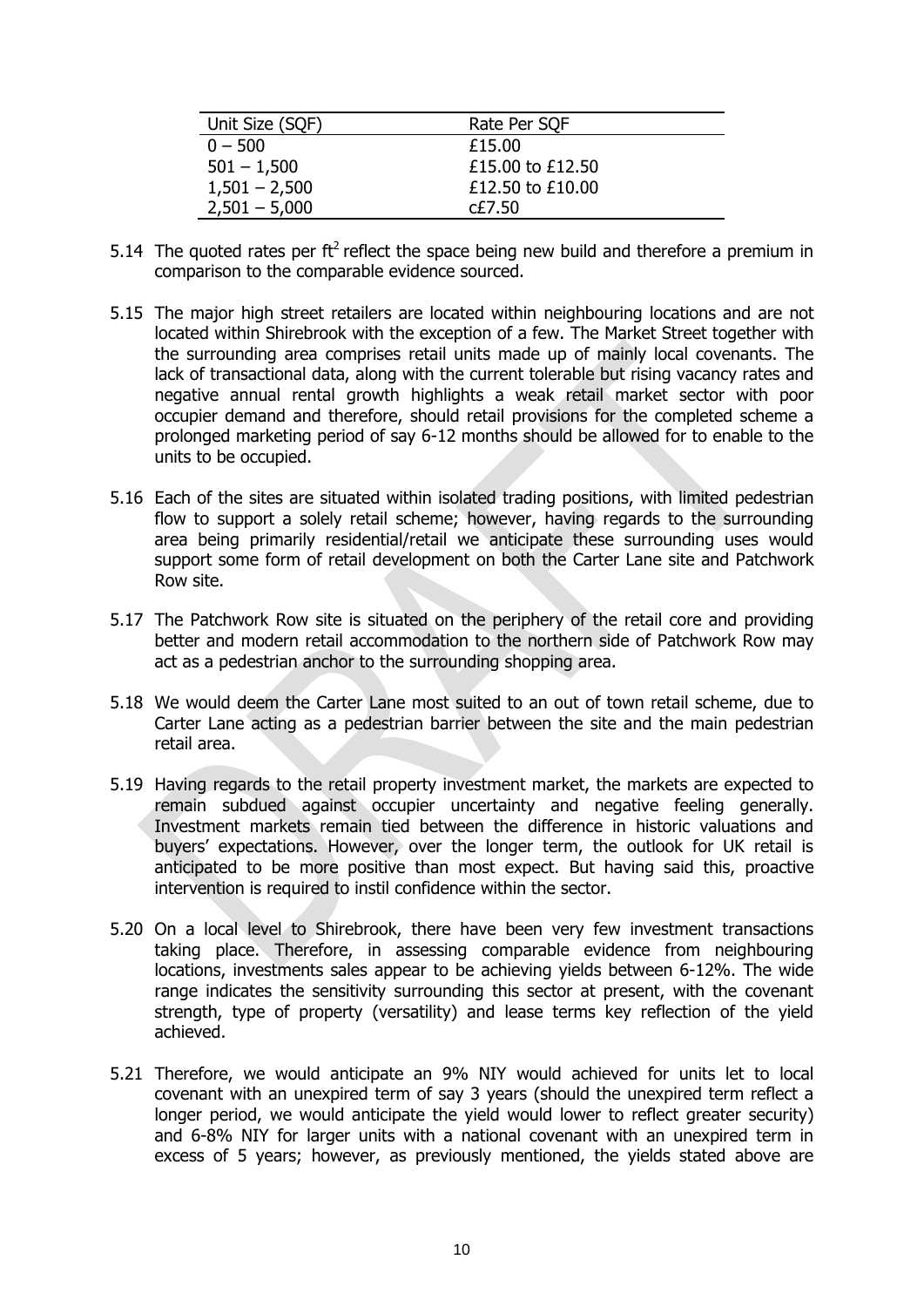subject to the individual lease terms agreed and the trading characteristics of the final product.

### **6.0 OFFICE MARKET OVERVIEW**

- 6.1 The latest Investment Property Forum consensus report shows the range of forecasts for UK office returns in 2018 is wider than for any of the other major property sectors, highlighting the degree of uncertainty about the outlook. However, recognising that 2018 was likely to see performance moderate across all sectors, as was likely this will be mirrored in the office sector.
- 6.2 There was a reported rise of 6% year on year of money invested within the office sector whereby we understand volumes have been largely driven by continuing investor demand for regional office assets in key locations benefitting from strong occupier fundamentals. Investment in the big six regional cities (Birmingham**,** Bristol**,**  Edinburgh**,** Glasgow**,** Leeds and Manchester) remained robust (circa £830m), helped by the highest volume in Glasgow in a decade. In contrast, spending on Central London offices fell to its second lowest level since 2011, down 37% quarter on quarter and 19% year on year.
- 6.3 Having reviewed various market data, on the occupier demand side, there is no doubt that the fundamentals have been improving across a number of fronts. 2017/2018 saw jobs growth across most of the UK's regions, boosted by high-profile private investors who have been increasing their share of regional offices purchases, and are under significant pressure to deploy further capital. London and parts of the south east markets remain too competitive and/or expensive for some such funds, meaning prime offices in regional locations will be an attractive alternative – as long as the stock can be found.
- 6.4 On a local level we understand the key market dynamics represent (across Derby and Nottingham retail sector):

|                      | <b>NIA</b>        | <b>Vacancy</b><br>Rate     | <b>Asking</b><br>Rent      | <b>Availability</b><br>Rate | Net<br><b>Absorption</b><br>SF | <b>Deliveries</b><br>SF | <b>Under</b><br><b>Construction</b> |
|----------------------|-------------------|----------------------------|----------------------------|-----------------------------|--------------------------------|-------------------------|-------------------------------------|
| 4 & 5 Star           | 2,420,396         | 2.5%                       | £15.27                     | 3.7%                        | 5,377                          | 0                       | 0                                   |
| 3 Star               | 10,405,281        | 5.3%                       | £13.19                     | 8.5%                        | 6,784                          | 0                       | 0                                   |
| 1 & 2 Star           | 4,480,441         | 2.2%                       | £10.63                     | 4.7%                        | (1.389)                        | 0                       | 0                                   |
| <b>Market</b>        | 17,306,118        | 4.1%                       | £12.82                     | 6.8%                        | 10,772                         | 0                       | 0                                   |
|                      |                   |                            |                            |                             |                                |                         |                                     |
| <b>Annual Trends</b> | 12 Month          | <b>Historic</b><br>Average | <b>Forecast</b><br>Average | Peak                        | When                           | <b>Trough</b>           | When                                |
| Vacancy change YOY   | $-0.4%$           | 7.4%                       | $3.7\%$                    | 10%                         | 2012 04                        | 4.1%                    | 2019 01                             |
| Net Absorption SF    | 83.1 k            | 70,422                     | 137,311                    | 379,557                     | 2010 01                        | (284, 882)              | 2011 01                             |
| <b>Deliveries SF</b> | 10.8 <sub>k</sub> | 73,904                     | 158,948                    | 274,416                     | 2010 02                        | 534                     | 2018 Q1                             |
| Rent Growth          | $3.3\%$           | $0.9\%$                    | $2.1\%$                    | 9.8%                        | 2016 04                        | $-8.3\%$                | 2013 04                             |
| Sales Volume         | £116 M            | £63.3 M                    | N/A                        | £97.1 M                     | 2018 04                        | £29.7 M                 | 2013 02                             |

6.5 Nottingham Key Market Indicators:

#### 6.6 Derby Key Market Indicators:

|            | <b>NIA</b> | <b>Vacancy</b><br>Rate | <b>Asking</b><br>Rent | <b>Availability</b><br>Rate | Net<br><b>Absorption</b><br>SF | <b>Deliveries</b><br>SF | <b>Under</b><br><b>Construction</b> |
|------------|------------|------------------------|-----------------------|-----------------------------|--------------------------------|-------------------------|-------------------------------------|
| 4 & 5 Star | 401,435    | $0.6\%$                | £15.06                | 6.0%                        | (896)                          |                         |                                     |
| 3 Star     | 6.157.319  | 6.5%                   | £11.98                | 12.7%                       | 11.639                         |                         |                                     |
| 1 & 2 Star | 3,797,818  | 5.2%                   | £10.93                | 7.2%                        | (14, 306)                      |                         |                                     |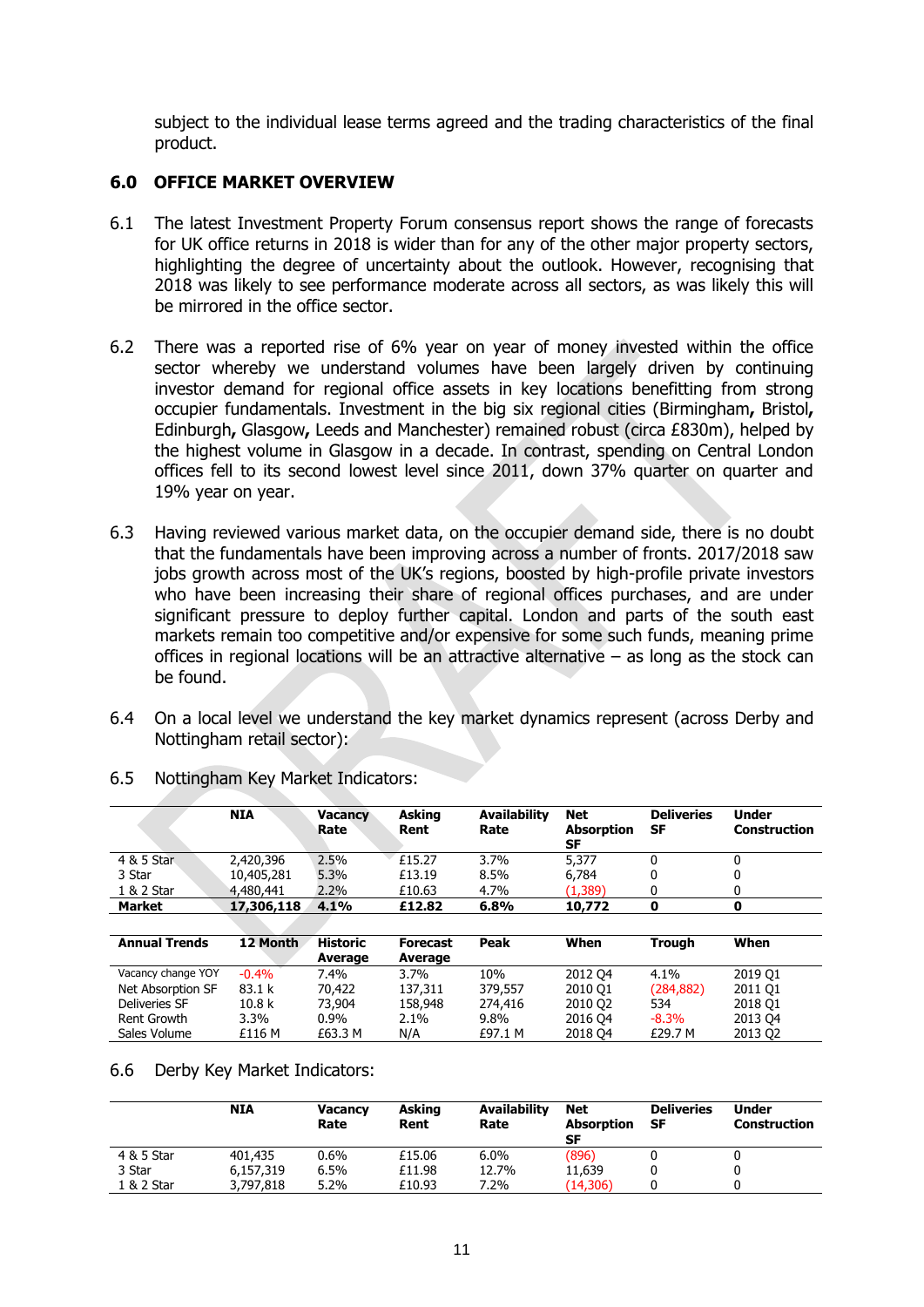| Market               | 10,356,572 | 5.8%                       | £11.72                     | 10.4%   | (3,563) |               | 0       |
|----------------------|------------|----------------------------|----------------------------|---------|---------|---------------|---------|
|                      |            |                            |                            |         |         |               |         |
| <b>Annual Trends</b> | 12 Month   | <b>Historic</b><br>Average | <b>Forecast</b><br>Average | Peak    | When    | <b>Trough</b> | When    |
| Vacancy change YOY   | 0%         | $8.1\%$                    | 5.8%                       | 11.1%   | 2012 03 | 5.3%          | 2017 01 |
| Net Absorption SF    | 21.4 k     | 59,902                     | 5,227                      | 306,396 | 2009 04 | (112, 359)    | 2010 04 |
| Deliveries SF        | 17.7 k     | 73,983                     | 18,832                     | 420,133 | 2008 Q4 | 7.640         | 2012 04 |
| Rent Growth          | $-0.1%$    | $0.5\%$                    | 1.3%                       | $6.7\%$ | 2016 04 | $-6.5%$       | 2012 Q1 |
| Sales Volume         | £37.6 M    | £11.7 M                    | N/A                        | £27.8 M | 2018 04 | £3.7 M        | 2012 04 |

6.7 In comparison to the Bolsover submarket:

|                      | <b>NIA</b> | <b>Vacancy</b><br>Rate     | <b>Asking</b><br>Rent      | <b>Availability</b><br>Rate | <b>Net</b><br><b>Absorption</b><br>SF | <b>Deliveries</b><br><b>SF</b> | <b>Under</b><br><b>Construction</b> |
|----------------------|------------|----------------------------|----------------------------|-----------------------------|---------------------------------------|--------------------------------|-------------------------------------|
| 4 & 5 Star           | 33,281     | $0\%$                      | £15.65                     | $0\%$                       | 0                                     | 0                              | 0                                   |
| 3 Star               | 380,918    | 1.5%                       | £11.89                     | 3.1%                        | (961)                                 | 0                              | 0                                   |
| 1 & 2 Star           | 157.841    | 2.8%                       | £9.50                      | $3.1\%$                     | O                                     | 0                              | 0                                   |
| <b>Market</b>        | 572,040    | 1.8%                       | £11.45                     | 2.9%                        | (961)                                 | 0                              | 0                                   |
|                      |            |                            |                            |                             |                                       |                                |                                     |
| <b>Annual Trends</b> | 12 Month   | <b>Historic</b><br>Average | <b>Forecast</b><br>Average | Peak                        | When                                  | <b>Trough</b>                  | When                                |
| Vacancy change YOY   | $0\%$      | 16.1%                      | 2.3%                       | 35.5%                       | 2007 01                               | 1.6%                           | 2018 04                             |
| Net Absorption SF    | (62)       | 19,969                     | (620)                      | 140,877                     | 2008 O1                               | (64,009)                       | 2009 Q3                             |
| <b>Deliveries SF</b> | 0          | 10.741                     | 448                        | 111,361                     | 2008 Q4                               | 0                              | 2018 04                             |
| Rent Growth          | $-1.1%$    | $0.1\%$                    | 1.0%                       | 5.5%                        | 2016 Q4                               | $-9.8%$                        | 2012 01                             |
| Sales Volume         | £1.2 M     | £661.8 k                   | N/A                        | £3.2 M                      | 2016 02                               | £0                             | 2017 03                             |

- 6.8 The above data represents the office markets within the Bosolver submarket in comparsion to the wider Derby and Notingham markets. The data has been collated to provide an general insight in to the performance of the office market.
- 6.9 The data indicates a subdued market with tolerable vacancy rates and a slightly negative annual rental growth. The overall local office market appears to be stable.
- 6.10 In producing a CoStar analytical report, we were able to identify 25 lease transactions that had occurred within the past 18 months, all situated within Shirebrook (5 mile radius of the town centre).
- 6.11 The analytical report highlighted the following data:

|                        | Average   | LOW         | High     |
|------------------------|-----------|-------------|----------|
| <b>Rents Per SQF</b>   | £7.44     | £2.37       | £42.40   |
| <b>Average Deal SF</b> | 3.153     | 108         | 49450    |
| <b>Average Term</b>    | 4.2 years | $0.5$ years | 10 years |

- 6.12 With assessing the transactional data within a 5 mile radius, this also included Mansfield and its submarkets. We were only able to identify two deals; one on Station Road and the other on Tangent Business Hub on Weighbridge Road. Both properties reflected the lettings of contrasting accommodation, the deal on station road reflect the letting of a two storey Victorian office measuring 91.2  $m^2$  (982 ft<sup>2</sup>) in poor condition which achieved c£6.11 per  $ft^2$  and the deal on Tangent Business Hub was a small modern serviced office which measure 24 m<sup>2</sup> (258 ft<sup>2</sup>) which achieved c£16.00 per ft<sup>2</sup>.
- 6.13 In considering the above, along with the transactional data, we would anticipate the following values to be achieved on the subject site, should office units be delivered as part of the final scheme: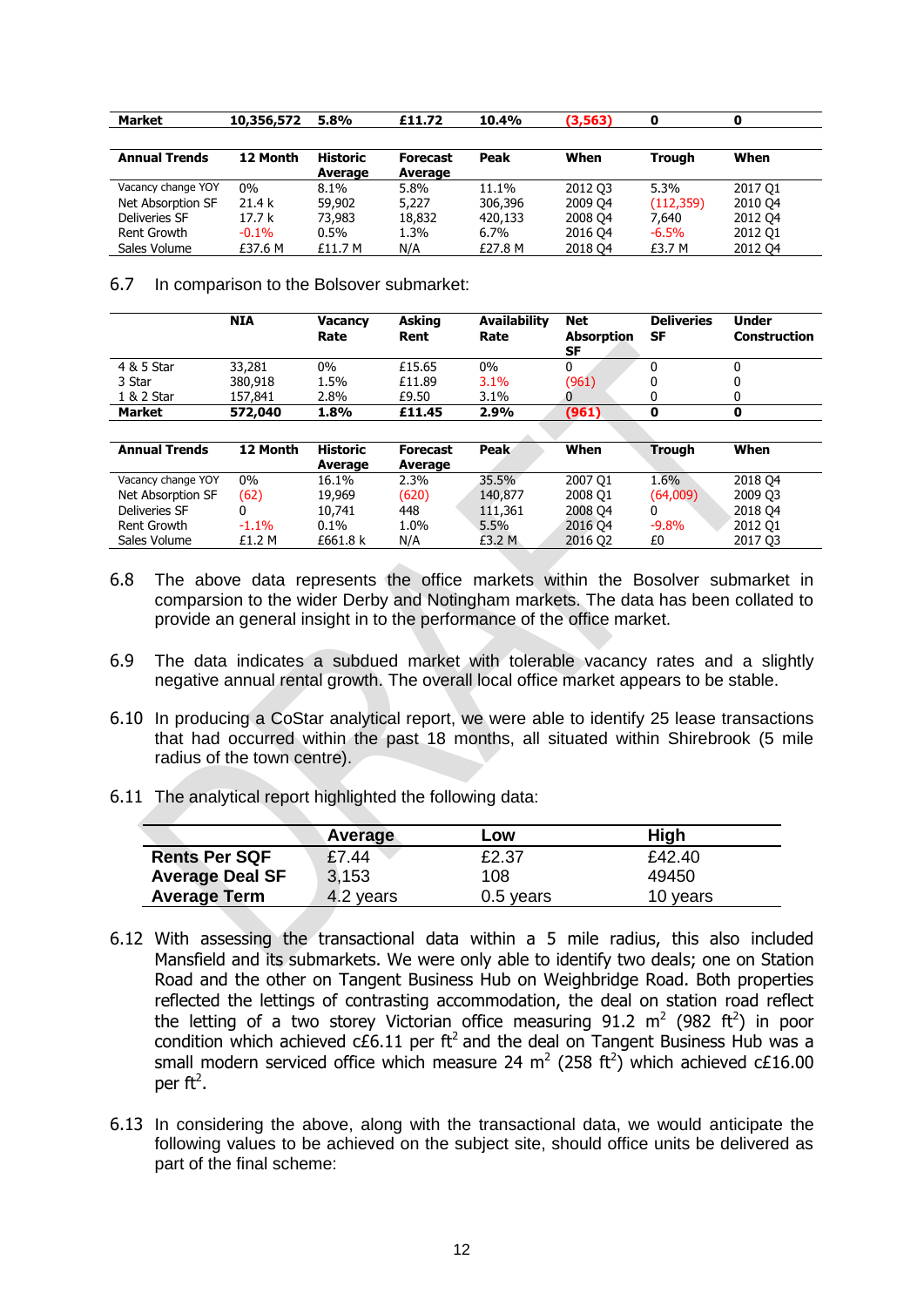| Unit Size (SQF)    | Rate Per SQF     |
|--------------------|------------------|
| $0 - 500$          | £12.50           |
| $500 - 2,500$      | £12.50 to £10.00 |
| 2500 - 5000        | £10.00 to £7.50  |
| $5,000 - 10,000 +$ | $c$ £7.50        |

- 6.14 The quoted rates per  $ft^2$  reflect the space being new build and therefore premium in comparison to the comparable evidence sourced.
- 6.15 As already mentioned, there have been very few office transactions within the past 24 months within Shirebrook (we identified only two transactions and therefore, we expanded our search criteria to gauge a range of rents), this is due to the evident under supply of grade A accommodation, combined with little speculative development in the area and the fact there are large competing office and employment areas in the neighbouring large cities of Derby and Nottingham. Therefore, this has led to the primary demand / recent office transactions being located in out of town offices in the nearby cities such as Derby and Nottingham in search of better quality accommodation, stronger strategic positions and with parking.
- 6.16 Take up rates across the Midlands have slowed marginally over the last 12-18 months, however market research highlights that demand and take up by size remains constant and strong in the <2,500 sq ft office market sector, making up the majority transactions.
- 6.17 The UK office investment fell to £4.1 bn quarter-on-quarter, 37% below the 5-year average. Turnover for the full year totalled £22.1 bn, a year-on-year fall of 12%. Overseas capital dominated over the year, accounting for 58% of all purchases. Investment into London offices fell to its lowest level since the EU referendum, due mainly to a fall in the number of large unit sales.
- 6.18 In considering the evidence, and on a local level to Shirebrook investment sales are achieving net initial yields of between 6% and 10%, albeit there have been very few investment transactions that have occurred within a 10 mile radius of the given site. Yields are sensitive to covenant strength and lease term. The data also highlights a lack of smaller office sales in the area.
- 6.19 Whilst the Shirebrook market would perhaps not support a single purpose built office block, our thoughts and advice would be that demand is expected for Grade A serviced office accommodation, due to the lack of other office facilities within the locality. Therefore, the local market may support a small proportion of Grade A office accommodation.

## **7.0 LAND**

- 7.1 The RICS Residential Market Survey reported the residential market ending the 2018 on a weak note, with key activity indicators continuing to slip at the headline level. However, in our experience, demand for residential development land remains strong, reflecting interest from the Private Rented Sector (PRS) and from Registered Providers (RP) for affordable housing.
- 7.2 Whilst PRS sector investors and RPs typically pay reduced levels either for land or for completed developments, the housing mix provides more certainty for developers and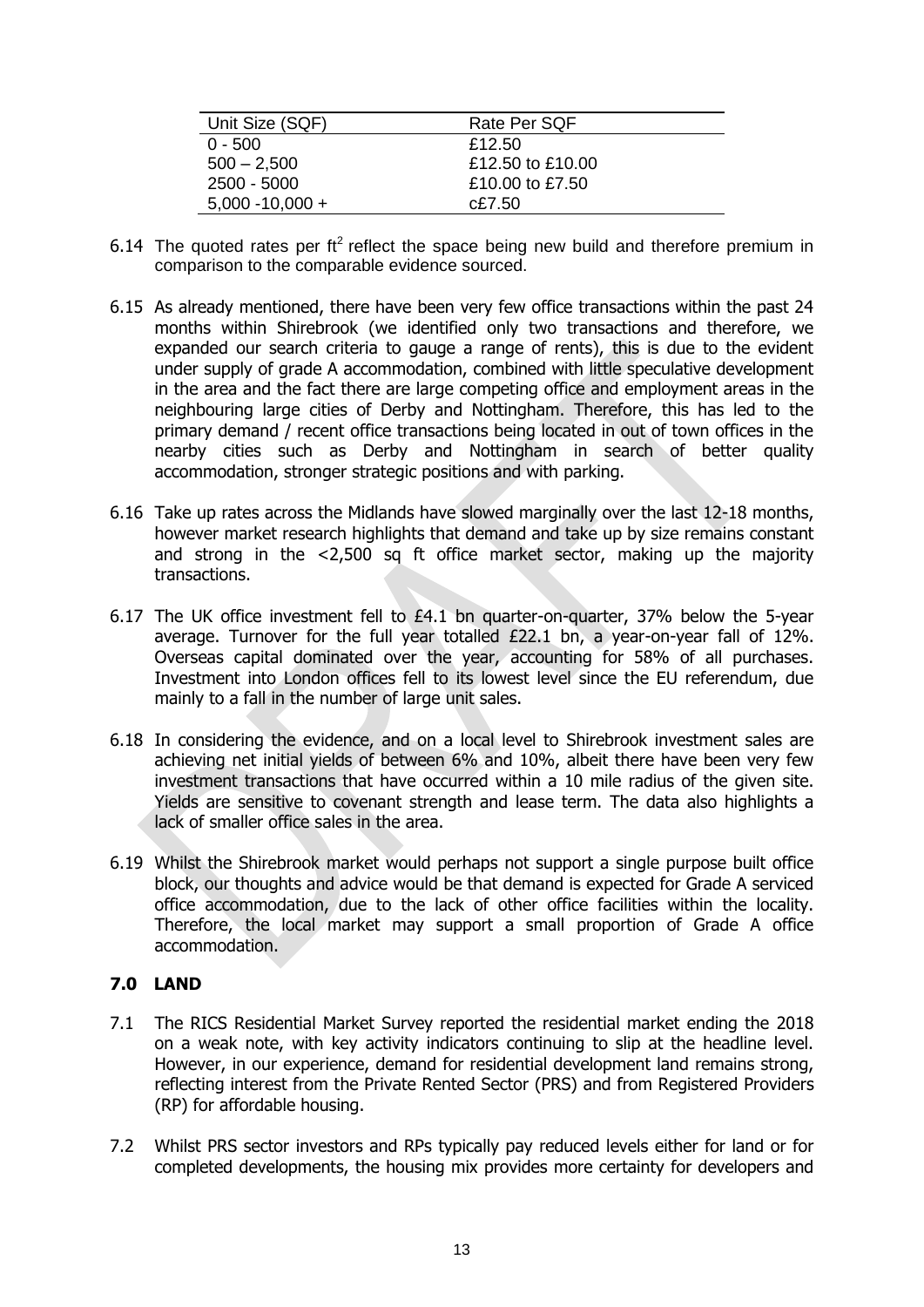assists with cash flow. Notwithstanding the levels of demand for residential development land, developers no longer maintain extensive land banks, the preference being to acquire land to enable a rolling programme of site development.

- 7.3 The RICS UK Market Survey for Q4 of 2018 which was published on  $31<sup>st</sup>$  January 2019, identifies "mixed fortunes across the three traditional sectors", with the "strong performance of the industrial sector" remaining in "stark contrast to that of retail, driven by the structural shift in consumer spending habits". During the final three months of 2018, all-sector occupier demand was reported to have declined for the third consecutive quarter.
- 7.4 The greatest impacts on both residential and commercial land markets tends to be in the south of the country due to the impact of Brexit uncertainty on the London property market; however, a similar effect (albeit not as emphasised) exists closer to main conurbations and economic centres, as opposed to localised markets.
- 7.5 The table below identifies evidence of transactions for residential and commercial development sites within a 15 mile radius of Shirebrook.

| Sale Date | <b>Property Name</b>                                    | Street                         | City            | Postcode        | Type | Area Ac           | Sale Price                   | Sale Rate/Ac           | Development                                                                                           |
|-----------|---------------------------------------------------------|--------------------------------|-----------------|-----------------|------|-------------------|------------------------------|------------------------|-------------------------------------------------------------------------------------------------------|
|           | 30/04/2018 Land off Teal Close - Residential Teal Close |                                | Danethorpe      | NG4 2PE         | Land | 121.5             | £21.800.000.00               | £179.424.00            | Residential with leisure facilities, primary school and<br>ecology park.                              |
|           | 30/04/2018 Land off Teal Close - Residential            | Teal Close                     | Danethorpe      | NG4 2PE         | Land | $13.5 \text{ } f$ | 3.100.000.00                 | £229.630.00            | Part of the above development but residential only.                                                   |
|           | 07/08/2019 Harworth Colliery                            | Scrooby Road                   | Doncaster       | <b>DN11 8AB</b> | Land |                   | 7.1 £ 5,083,343.00           | £718,900.00            | Kier Living purchased the site on confidential terms.                                                 |
|           | 18/10/2018 Development Site                             | Hamilton Way                   | Mansfield       | <b>NG18 5BU</b> | Land |                   | 135.500.00<br>5 f            | £271.000.00            | Warehouse/office development land.                                                                    |
|           | 30/04/2018 143 Alfreton Road                            | Alfreton Road                  | South Normanton | <b>DE55 2BL</b> | Land | 14.3              | 4.103.500.00<br>£            | £286.840.00            | Large scale residential development.                                                                  |
|           | 05/06/2018 Development Site                             | Great Central Street Mansfield |                 | NG18 1AH Land   |      |                   | 4 £ 1.000.000.00 £250.000.00 |                        | Cleared site with potential residential, commercial<br>and trade counter uses. Sold without planning. |
|           | 29/09/2017 Residential Development                      | <b>Main Street</b>             | Calverton       | <b>NG14 6FP</b> | Land | 0.4               | 315,000.00                   | £759.036.00            | Central redevelopment opportunity. No planning<br>permission.                                         |
|           | 21/09/2018 Dalton Working Mens Club                     | Doncaster Road                 | Rotherham       | S65 3ET         | Land | 3.3               |                              | 800.000.00 £242.674.00 | Commercial development. Potential out of town<br>retail.                                              |
|           | 11/06/2018 Bullbridge Hill                              | Ambergate                      | Belper          | <b>DE56 2FX</b> | Land | 20.6              | 154.800.00                   | 7.515.00               | Previously contaminated site                                                                          |

- 7.6 Prices for residential development land range from between £179,424 per acre to £759,036 per acre, the latter being for a manageable scheme in a prime central residential area. The sites in Belper reflect the lack of appetite from developers for intensively developed brownfield sites and previously contaminated land.
- 7.7 The price achieved for residential development land can be heavily influenced by Section 106 planning obligations and abnormal costs (such as for the provision of services or in foundation/drainage treatment) and therefore it is difficult to fully analyse residential sales evidence without a detailed breakdown of the individual sites.
- 7.8 Notwithstanding the fall in demand for retail occupation, commercial retail sites have been well supported, reflecting land values similar to those for residential development sites: in our experience, there remains demand for sites also for small retail convenience stores and fast food outlets with good road frontages within well populated areas.

### **8.0 CONCLUSION**

9.1 All three sites are positioned in mixed use areas whereby any redevelopment would be welcomed and deliverable, depending on the scale and nature. The Carter Lane Site provides the greatest redevelopment opportunity to maximise returns, with the site having frontage on to a main vehicular road and being within close proximity to national retail occupiers, a leisure facility and residential dwellings.